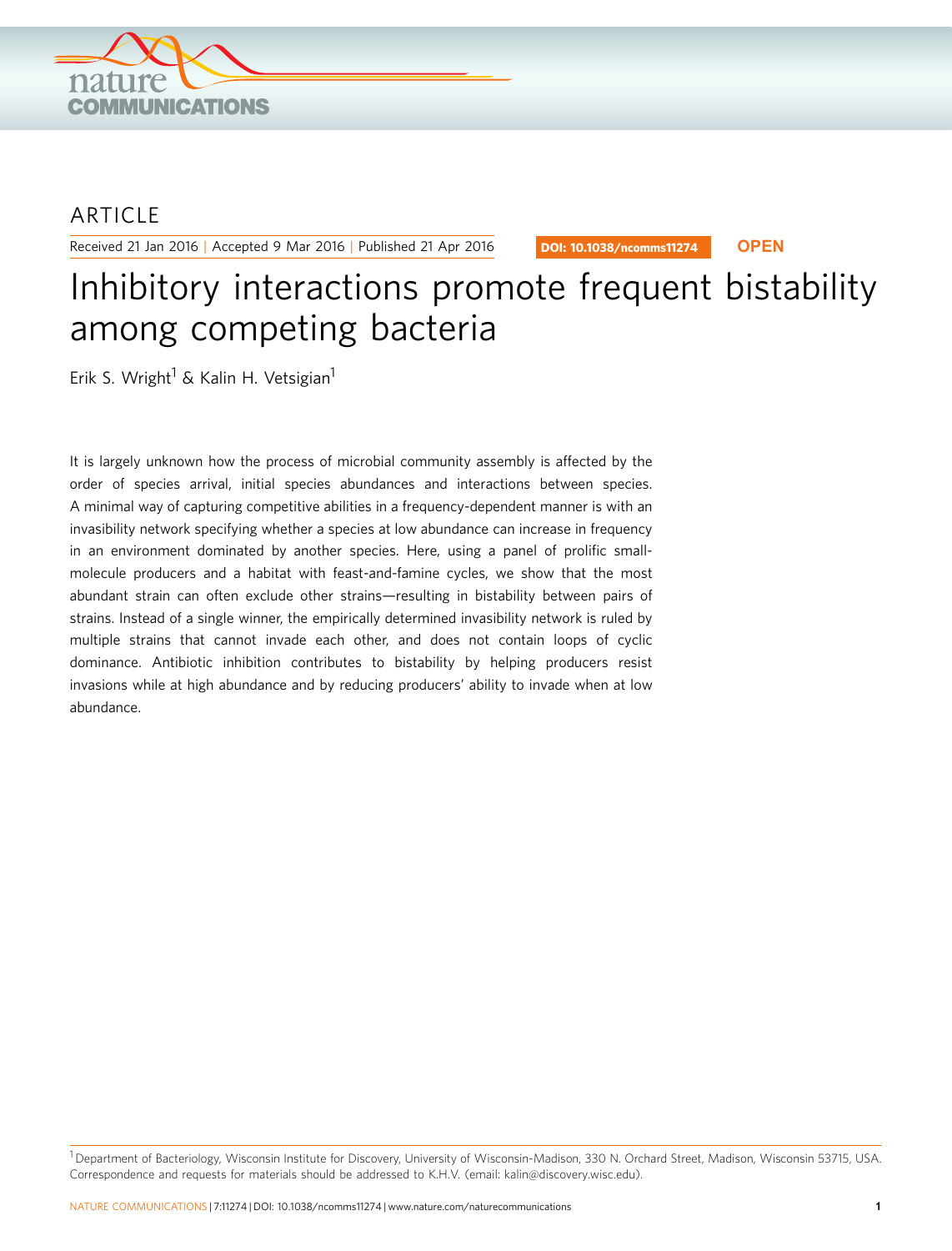In nature but are constrained in their ability to colonize<br>new habitats by environmental filtering and local<br>competition<sup>1</sup> After undergoing the process of community in nature but are constrained in their ability to colonize competition<sup>1</sup>. After undergoing the process of community assembly, established microbial communities are continually challenged by immigrants from other microbial communities that have the potential to upset the existing community balance. An understanding of the assembly and resilience of communities therefore requires knowledge of interactions among established community residents and outsiders that may arrive at low abundance through dispersal<sup>2,3</sup>. Invasion experiments are a minimal way of capturing such competitive outcomes at the two extremes of relative abundance (Fig. 1). These pairwise relationships can be assembled into an invasibility network, which characterizes the effective interactions between microbes and their frequency dependence<sup>4</sup>.

Even a basic knowledge of the statistical properties of invasibility networks for microbes from similar habitats can greatly enhance our understanding of the processes that structure natural communities<sup>[5](#page-6-0)</sup>. The simplest expectation, based on the competitive exclusion principle $6$ , is that most microbial strains can be ordered according to their competitive ability, which would result in a hierarchical network composed of asymmetrical invasions (Fig. 1) and dynamics dominated by the survival of the fittest for any particular environment<sup>7</sup>. On the other hand, networks exhibiting cyclic dominance (as in rock-paperscissor games) can lead to diversity maintenance or alternating winners<sup>8-10</sup>. Widespread negative frequency-dependent selection would imply an advantage for rare variants, which can promote diversity, whereas positive frequency-dependent selection can lead to alternate stable states<sup>[11](#page-6-0)</sup> and historical contingency<sup>12,13</sup>. Despite their utility, the statistical properties of invasibility networks are generally unknown<sup>14-16</sup>.

To start filling this knowledge gap, we determined the invasion and inhibition networks for a diverse panel of bacteria from the genus Streptomyces (Supplementary Fig. 1), most of which were isolated from neighbouring grains in the same soil sample (see the Methods for details). These bacteria are ubiquitous in soil and are prolific producers of antibiotics and other secondary metabolites when grown on a solid substrate<sup>[8](#page-6-0)</sup>. Understanding the ecological consequences of diverse secondary metabolites has been a major challenge<sup>[17,18](#page-6-0)</sup>, inspiring many theoretical and experimental works<sup>10,19-21</sup>. However, the role of secreted bioactive compounds in generating intransitive or frequency-dependent relationships has not been investigated systematically among large collections of microbes, particularly in unmixed environments, in which secreted molecules stay close to their producers.

We find that 'survival of the common' is nearly as widespread as 'survival of the fittest' among competing soil bacteria from the genus Streptomyces. The winner of a pairwise competition is often the species that starts at high initial abundance, making it impossible to completely rank the species based on their competitive ability. Instead of a single winner, the tournament between bacteria results in multiple winners that are in bistable relationships with each other. We also find that inhibitory interactions between species are an important factor shaping the network of invasions, and such inhibitory interactions promote 'survival of the common'. These findings have several immediate implications for how we view the assembly, structuring and diversity of microbial communities. They indicate that pairwise interactions lead to inherent nonlinearities that predispose communities towards multiple stable states. This may make microbial communities intrinsically sensitive to initial conditions during community assembly but, at the same time, could make them more resistant to change once they are established. Survival of the common may also promote mosaic spatial distributions



Figure 1 | Scheme for measuring pairwise invasions and potential outcomes. (a) Pairs of bacterial strains were added to test tubes at vastly different initial abundances and propagated for three cycles. Their relative abundance was quantified with high-throughput sequencing. (b) Each strain from a pair was competed twice, as either resident (high abundance) or invader (low abundance). The three potential outcomes are: bistability if neither resident was invaded, hierarchy if one resident was invaded and coexistence if both residents were invaded.  $(c)$  The invasion network for a panel of strains may be either completely hierarchical, where strains can be ranked by relative fitness in a way that explains all pairwise outcomes, partly hierarchical with a small fraction of non-hierarchical features, or essentially non-hierarchical.

with different populations dominating different patches or microbial hosts despite similar abiotic conditions.

#### Results

Frequent bistable relationships between pairs of strains. To measure invasion, we inoculated a pair of strains at vastly different initial abundances inside a thin layer of solid (agar) defined medium and allowed them to grow and sporulate (Fig. 1a). Offspring spores were then collected from the surface of the agar and then used to inoculate another propagation cycle or determine relative abundances with high-throughput sequencing (see the Methods for details). After three propagation cycles, strains were said to invade if they had increased in abundance to at least 1% of the total community. Typically, invasions occurred rapidly, and the invader had almost completely displaced the resident within one or two propagation cycles (Supplementary Fig. 2).

We began by analysing pairwise features of the invasion matrix. Invasions were highly repeatable, as we only observed a single difference between 32 replicate competitions performed with strain #1 [\(Fig. 2a\)](#page-2-0). Overall, 31% of pairwise competitions resulted in an invasion [\(Fig. 2b\)](#page-2-0). No strain was invaded by all other strains in the panel, although one strain (#14) was invaded by all but two others. Three strains were not invaded by any other strain, indicating that the strains cannot be ordered in a strict hierarchy. Six of seven cases of mutual invasion included strain #1 ([Fig. 2b\)](#page-2-0), which was also the most distantly related strain as it belongs to a separate genus [\(Fig. 2a](#page-2-0)). Mutual invasions are expected to lead to coexistence because neither strain can reach a low enough abundance that it is unable to recover. Accordingly, in all seven cases, the pairs of mutually invading strains were both found to be present at the end of three propagation cycles.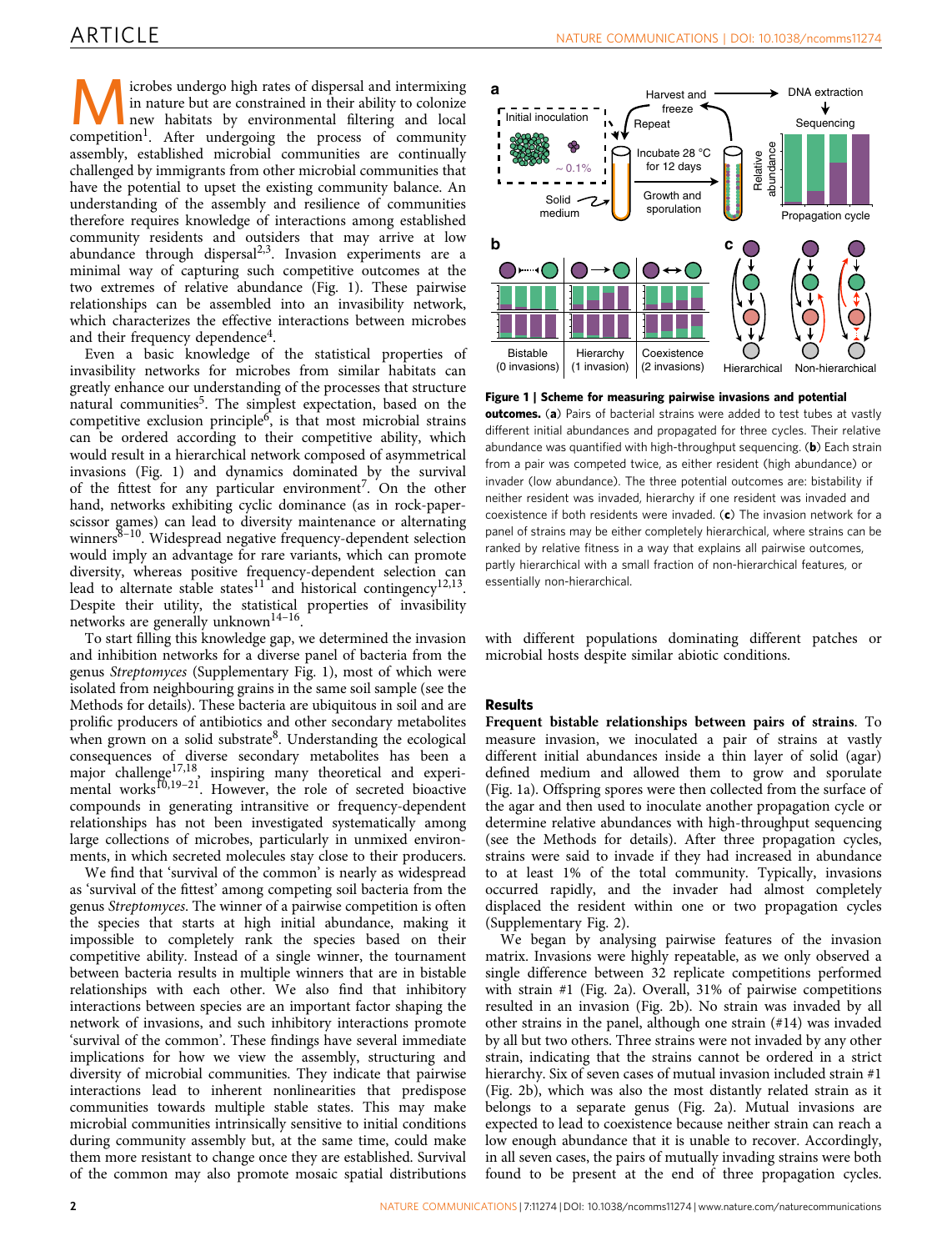<span id="page-2-0"></span>

Figure 2 | Widespread bistability in pairwise invasions. (a) Pairwise invasion matrix for a panel of 18 diverse Streptomyces strains. Strains are sorted by phylogeny constructed from partial rpoB gene sequences. Strain #1 is present in two replicas (labeled 1a,b). (b) Bistable pairings, in which two strains cannot invade each other, were a dominant feature of the invasion matrix. Coexistence was less frequent and mostly limited to strain #1, which was also the most phylogenetically distinct strain. (c) A few strains were involved in many bistable pairings. These 'hubs of bistability' were more frequent than in randomized matrices with the same number of each type of pairwise link ( $P = 1.7e - 4$ ).

In sharp contrast to the low number of mutual invasions, there were 63 mutually non-invading pairs of strains, where the most abundant strain was able to hold its ground against the less abundant (Fig. 2b). These bistable links centred on a small subset of strains that rarely invaded others and were rarely invaded by others, and therefore acted as 'hubs of bistability' (Fig. 2c).

Partly hierarchical invasion network with multiple winners. We next characterized triplet motifs in the invasion network relative to random networks with the same number of each type of pairwise link. We observed a strong enrichment for transitivity of hierarchy: given that strain A invades B and B invades C, A most likely also invades C (Fig. 3a). Surprisingly, we did not observe a single instance of the 'rock-paper-scissors' dynamic (C invading A). Similar to hierarchy, bistable links were also greatly enriched for transitivity (Supplementary Fig. 3).

The strong enrichment for transitivity of hierarchy motivated us to order species according to their competitive ability by determining the rank assignments that are most congruent with the observed invasibility network. To accomplish this, we developed a simple scoring scheme that rewarded invasions directed down the hierarchy, and penalized invasions going against the hierarchy (Fig. 3b). Under this scoring scheme, the optimal hierarchy placed the strains into seven levels (Fig. 3c). Only a few links were directed against the hierarchy, and most of them were due to mutual invasions with strain #1. Instead of a



Figure 3 | The invasion network is partly hierarchical with multiple strains in the top level exhibiting bistable relationships with each other. (a) Enrichment (green) or depletion (pink) of different triplet motifs relative to randomized networks preserving the number of each pairwise motif (Supplementary Fig. 3). Number of occurrences for each motif are given in the upper-left corner. Transitive invasions (leftmost motif) were highly enriched  $(***, P < 1e - 6)$ , whereas the three intransitive motifs were highly depleted  $(***, P < 1e - 6)$ . (**b**) The scoring scheme used in assigning hierarchy levels to strains rewards invasions pointing down the hierarchy and penalizes invasions directed against the hierarchy.  $(c)$  The invasion network overlaid on the hierarchy assignments that maximize the score in **b**. Strains were placed into seven hierarchy levels with six strains at the top level exhibiting bistable relationships with each other. Invasions going down the hierarchy are not shown, while others are shown in red. Bistability is denoted by a missing link between strains at the same level or by a dashed line for strains at different levels.

single fittest strain, six strains were tied for the top ranking, and, remarkably, all of them were in bistable relationships with each other. Thus, the hierarchical structure of the invasibility network revealed six mutually exclusive winners. Fascinatingly, there was considerable bistability between strains belonging to different hierarchical levels. In many of these cases, an invader strain from the top of the hierarchy could form visible colonies or inhibition zones against a strain below it in the hierarchy, yet ultimately failed to invade (Supplementary Fig. 4). Furthermore, although strains exhibited widely different yields and growth rates in our experimental system, both measures were uncorrelated  $(R^2 = 0.006$  and 0.174, respectively) with hierarchy level (Supplementary Fig. 5).

Inhibitory interactions promote bistability. Given that bacteria from the genus Streptomyces are prolific antibiotic and siderpohore $2^{2-24}$  producers, we hypothesized that inhibitory interactions played a major role in determining the hierarchy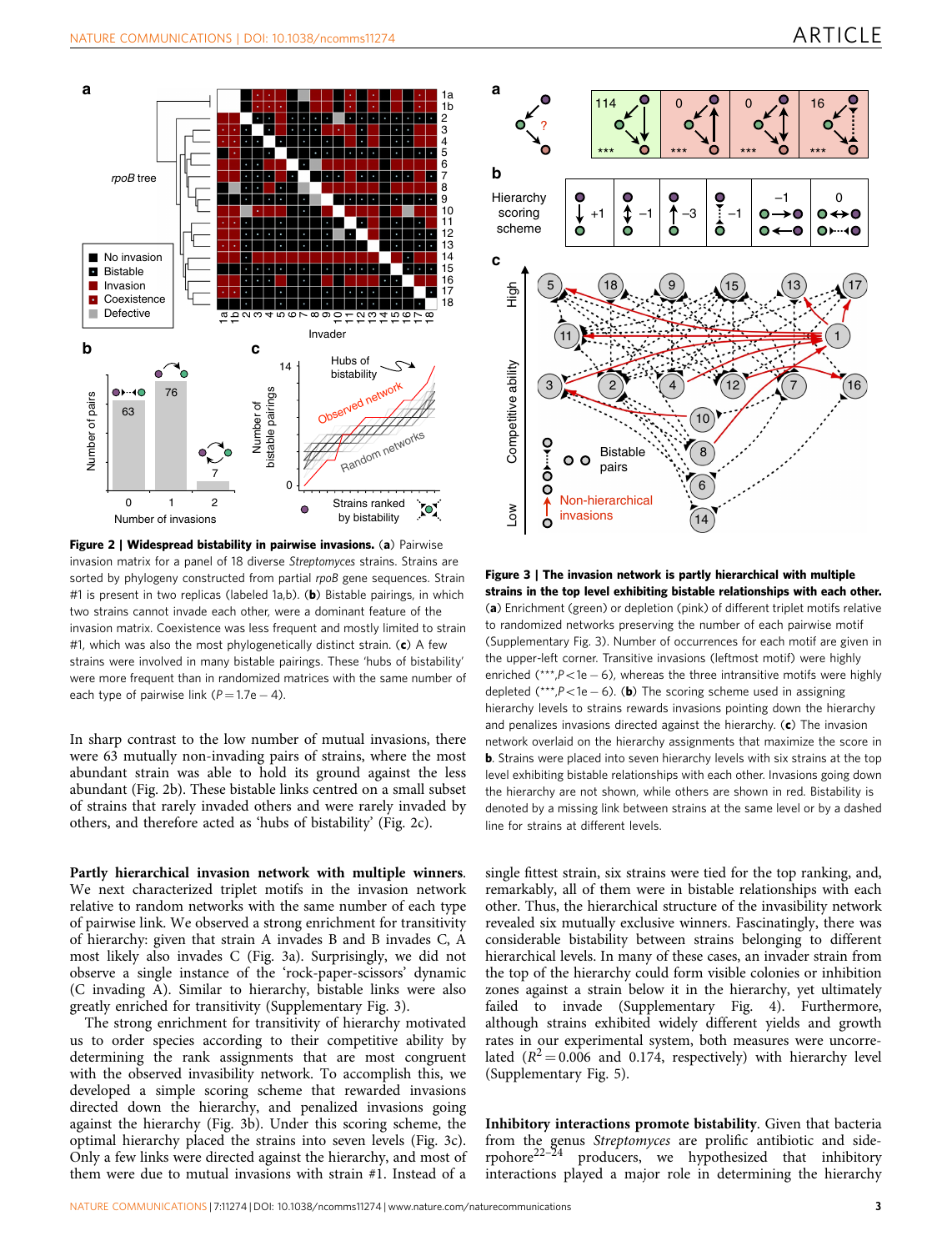ARTICLE ARTICLE

and generating bistability. To systematically examine the role of inhibition, we measured each strain's ability to prevent the sporulation of other strains (Supplementary Fig. 6). The data revealed a strong tendency for inhibitions to point down the hierarchy (Fig. 4a), which is consistent with the notion that inhibition provides a competitive advantage<sup>[17](#page-6-0)</sup>. We found that strains were extremely unlikely to be invaded by strains they inhibit ( $P$   $=$  1e  $-$  6, Fig. 4b), and there was a small increase in the probability to invade if inhibition was present  $(P = 0.02,$ Supplementary Fig. 7a).

An alternative explanation for why inhibitions point down the hierarchy is that the hierarchy and the direction of inhibition are shaped by a common factor. For example, species better adapted to the growth medium may tend to outcompete other species while also having a head start in antibiotic production. To investigate this possibility, we reconstructed the hierarchy using only species pairs without inhibition. The new hierarchy was similar to the original one ( $R^2 = 0.916$ ; Supplementary Table 1) and still exhibited a pronounced tendency for downward inhibitions (Supplementary Fig. 8), suggesting that a common factor was at least partially responsible for both the hierarchy and the direction of inhibition.

To control for this confounding effect, we recomputed the correlations between inhibition and invasion while focusing on pairs of strains with similar differences in hierarchy levels (see the Methods for details). Unexpectedly, this revealed that strains that inhibit other strains are significantly less likely to invade (Fig. 4c,  $P$   $=$  1.3e  $-$  4). Hence, the small apparent increase in probability to invade as an inhibitor was entirely due to the tendency of inhibition to go down the hierarchy. This finding is consistent with the notion that investment in public goods might be counterproductive when the producers are at low abundance.

We concluded that although inhibitions likely help strains resist invasions at high abundance, they also reduce their probability to invade when at low abundance. The combination of these effects leads to a higher probability of bistability in pairs of strains in which there is inhibition  $(P = 0.028)$ . This enrichment was particularly pronounced after removing the two outlier strains at the bottom of the hierarchy, which are inhibited and outcompeted by almost everyone (Fig. 4d,  $P = 0.002$ ). This indicates that inhibition is one of the mechanisms promoting bistability.

### **Discussion**

The finding of frequent bistability among Streptomyces isolated from the same environment is consistent with a recent theoretical work demonstrating that the counteraction of antibiotic production and degradation can lead to stable coexistence of many bacteria with different production and degradation capabilities<sup>10</sup>. Extending this previous work, we proved that multi-species communities coexisting through this mechanism must contain bistable pairs (see the Methods for details). Thus, frequent pairwise bistability is expected theoretically among sets of three or more strains coexisting through this mechanism. Although it is unknown whether the strains used in this study would coexist in larger communities, this study demonstrates that, in addition to being prolific producers and degraders of antibiotics, Streptomyces exhibit the frequency-dependent relationships necessary for coexistence through an interplay between antibiotic production and degradation.

Although we found a link between inhibition and bistability, it is important to note that many bistable pairs had no measurable inhibition. These may be cases where inhibition was below our detection limit or was only partial and therefore did not lead to a visible zone of clearing. Bistability in these cases may also be due



Figure 4 | Antibiotic inhibition helps bistability. (a) Inhibitions in the cross-streaking assay (Supplementary Fig. 6) overlaid on the invasion hierarchy. Almost all inhibitions were directed down the hierarchy (black inhibition arrows) and only a few were directed against the hierarchy (red inhibition arrows). ( $\mathbf{b}$ ) The number of pairs with invasions (blue) and non-invasions (black) are shown for cases in which the invader is inhibited (left pie-chart) or not inhibited (right pie-chart). The vastly different fraction of invasions in the two pie-charts indicates that inhibition greatly assists residents in resisting invasion.  $(c)$  The number of pairs with invasions (blue) and non-invasions (black) are shown for cases in which the resident is inhibited (left pie-chart) or not inhibited (right pie-chart). Only pairs in which the invader is at a higher hierarchy level  $(3 \ge h_A - h_B > 0)$  are considered to control for the tendency of inhibitions to point down the hierarchy. (**d**) The number of bistable (blue) and non-bistable (black) pairs is shown for pairs with inhibition (bottom pie-chart) and without inhibition (top pie-chart). Strains #14 and #6 at the bottom of the hierarchy were not included, as they were invaded by almost all other strains. A significant enrichment for bistability is evident among pairs with an inhibitory interaction.

to other phenomena of intra-species cooperation that incur a cost of rarity<sup>[25](#page-6-0)</sup>, including quorum sensing<sup>26</sup> and the secretion of public goods such as extracellular enzymes. The existence of multiple life-stages, such as the germination—mycellium growth—sporulation lifecycle of Streptomyces, can also facilitate bistability<sup>27</sup>. Delineating the relative contribution of each of these potential causes of bistability in different microbial systems offers an interesting topic for future research.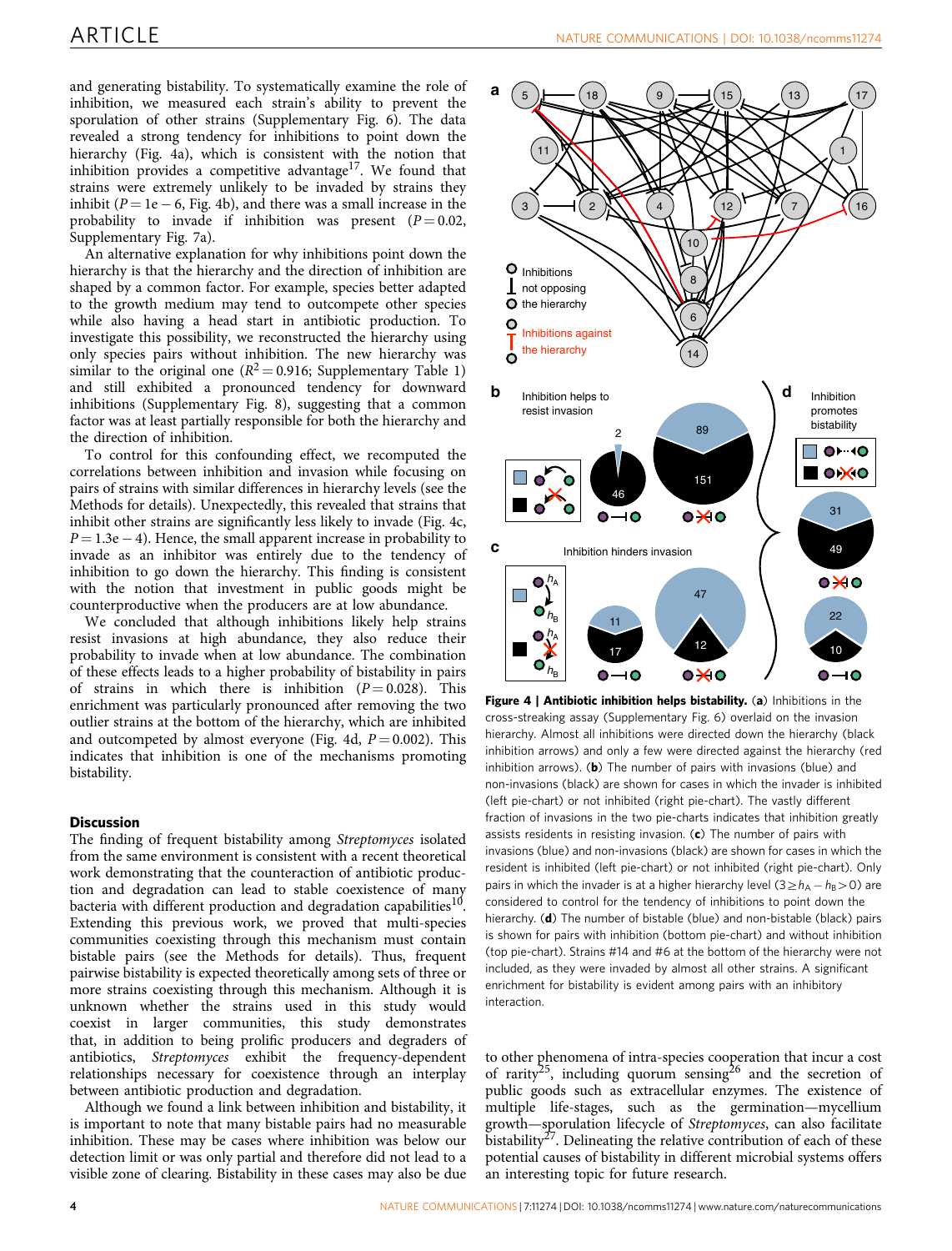Frequent bistability between bacterial strains has major implications for community assembly and structuring. First, it implies that the order of species arrival to a new environment could strongly influence the long-term community composition. In particular, pairwise bistability is expected to propagate to multistability in communities with more than two species. Furthermore, bistability may lead to an extreme sensitivity to initial abundances when many species arrive simultaneously, while also making established communities more resistant to invasions. These effects may manifest spatially through the generation of mosaic microbial distributions in which different communities are maintained in different spatial locations<sup>[28](#page-6-0)</sup> or in different individuals from a plant or animal host species. In particular, frequent bistability may help explain the recent finding that soil bacterial and fungal communities exhibit higher levels of dissimilarity across locations than expected from models assuming that environmental filtering and dispersal are the primary drivers of community assembly<sup>[29,30](#page-6-0)</sup>. Finally, on longer timescales, positive frequency-dependent selection could encourage the emergence of discrete microbial types as is typical for larger organisms $^{31}$ , rather than a continuous spectrum of forms.

We expect the finding of widespread survival of the common to generalize to other microorganisms that produce strain-specific public goods, particularly when they are grown in unmixed environments and have strong resource overlaps<sup>19,32</sup>. Further insights into the survival of the common and its ramifications for ecosystems are likely to emerge from continued research on multi-species microcosm communities and gnotobiotic organisms.

#### Methods

Isolation of Streptomycetes. The panel of 18 strains (Supplementary Table 1) used in this study included 13 Streptomyces isolates originating from the same soil sample. This sample was collected from the University of Wisconsin-West Madison Agricultural Research Station on 10 June 2014. The soil in the collection area was composed of Troxel silt loam at 1–3% slopes. A soil core was collected using a sterile 50 ml conical tube (VWR). A 0.25-g piece of soil was extracted from a depth of 4 cm below the surface. This soil was separated into individual grains (~1 mg), each of which was used to inoculate a Petri dish containing<br>Actinomycete Isolation Agar (4 g1<sup>–1</sup> sodium propionate, 10 g1<sup>–1</sup> soluble starch,  $0.4$  g l  $^{-1}$  sodium caseinate, 2 g l  $^{-1}$  KNO<sub>3</sub>, 2 g l  $^{-1}$  NaCl, 2 g l  $^{-1}$  K<sub>2</sub>HPO<sub>4</sub>,<br> $0.05$  g l  $^{-1}$  MgSO<sub>4</sub>, 0.02 g l  $^{-1}$  CaCO<sub>3</sub>, 0.01 g l  $^{-1}$  FeSO<sub>4</sub>, 18 g l  $^{-1}$  Agar; pH adjusted to 7.5; to prevent fungal growth, cyclohexamide added after autoclaving to reach  $50 \text{ mg} 1^{-1}$ ).

Separated isolates on each Petri dish were automatically detected and pinned into individual wells of a 96-well plate containing Actinomycete Isolation Agar medium using an automatic colony picker (Hudson). To distinguish isolates, we sequenced a 935–base-pair region of their DNA-directed RNA polymerase subunit β (rpoB) gene, which is commonly used as a species-level phylogenetic marker for<br>Streptomyces<sup>[33](#page-6-0)</sup>. We identified 28 distinct Streptomyces isolates, and selected 13 for invasion experiments based on having sufficient growth for sustained propagation on the defined medium used in the invasion experiment. These 13 isolates were named by their soil grain and microplate well. For example, sp. S25E2 and sp. S25H8 were both isolated from the same soil grain (S25). The remaining five strains used in this study were collected from various sources (Supplementary<br>Table 1). Using the R<sup>[34](#page-6-0)</sup> package DECIPHER<sup>[35](#page-6-0)</sup>, these 18 strains' *rpoB* sequences were aligned to those from related species in order to create the phylogenetic tree shown in Supplementary Fig. 1.

Invasion experiments. Before the start of the invasion experiment, the 18 strains were individually propagated for three growth cycles to reach equilibrium concentration on the defined medium (see below) used in the invasion experiments. A 50-µl aliquot of the *resident* strain at its equilibrium concentration was added to 80 µl of the diluted *invader* in the initial inoculum. The concentration in colony-forming units (CFUs) of each spore stock was determined using standard dilution plating. Each strain was diluted to achieve a target concentration of 100 CFUs per tube as invader in the first inoculation. The invader strains were again counted after dilution to determine their actual concentration in the tubes, and were generally close to the desired cell count (Supplementary Table 1). The invader concentration was typically less than 0.1% of the resident cells at the beginning of the first growth cycle.

Communities were grown in  $18 \times 150$  mm glass tubes (Fisher Scientific) containing 4.5 ml of defined medium (10 g starch, 0.4 g proline, 0.4 g asparagine,  $2 \text{ g l}^{-1} \text{ KNO}_3$ ,  $2 \text{ g l}^{-1} \text{ NaCl}$ ,  $2 \text{ g l}^{-1} \text{ K}_2 \text{HPO}_4$ , 0.05 g l<sup>-1</sup> MgSO<sub>4</sub>, 0.01 g l<sup>-1</sup> FeSO<sub>4</sub>.  $25 \text{ g1}^{-1}$  agar; adjust pH to 7.0 with 5 N NaOH). Inocula were injected into molten agar ( $\sim$  50 °C), vortexed briefly to mix, and rolled horizontally (along their longaxis) at 1,800 r.p.m. for 45 s under high air flow to coat the inside of the tube with a thin  $(\sim 0.8 \text{ mm})$  layer of solid agar. The inside of the tube was therefore hollow, which allowed oxygen to reach the cells. Tubes were stored upright at 28  $^{\circ}$ C for 12 days before harvesting.

Tubes were harvested by first adding 4 ml of sterile 2 mm glass beads (Chemglass Life Sciences) and vortexing for 10 s to remove the hydrophobic spores from the agar surface. A 5-ml filter-sterilized solution of 0.1% Tween-80 and 20% glycerol was added to each tube and vortexed for 10 s. An aliquot of 1.7 ml of each community was collected and frozen at  $-80^{\circ}$ C. Communities were frozen between growth cycles to ensure that they could be grown from a consistent state in future uses. In subsequent growths,  $100 \mu$  of each previously harvested community was used to inoculate its next propagation cycle (1/50th dilution per cycle). This process was repeated until the communities had been grown for three propagation cycles.

DNA extraction and sequencing. To efficiently extract DNA from harvested biomass, it was necessary to first germinate the spores. A 100-µl aliquot of each community was grown in a test tube with 2 ml of the defined medium without agar. The liquid cultures were incubated while shaking for 40 h at 28  $^{\circ}$ C. Next, the cultures were centrifuged at 1,000 relative centrifugal force (r.c.f) for 10 min to pellet the cells. A 1.7-ml volume of supernatant was removed, the remaining volume was vortexed and 200 µl of the concentrated mycelium was transferred to a 0.2-ml thin-wall tube (Corning). These tubes were sonicated at 100% amplitude for 60 s using a Model 505 Sonicator with Cup Horn (QSonica). After sonication, the samples were centrifuged, and the supernatant containing DNA was used as template for PCR amplification.

Primers were designed to optimally differentiate an 80 nucleotide region of the  $rpoB$  sequence of all 18 strains using DesignSignatures<sup>[36](#page-6-0)</sup> (Supplementary Table 2). The targeted rpoB region differed by a minimum of 4 nucleotides between all strain pairs (median of 12 nucleotides different). Extracted DNA was first amplified with primers targeting sites that were universal to all species, diluted and then reamplified with barcoded primers (Supplementary Table 2). This two-step process can decrease amplification bias during  $PCR^{37}$  $PCR^{37}$  $PCR^{37}$  and mitigate the amplification of PCR artefacts associated with long adapter primers. The two PCR reactions consisted of a 2-min denaturation step at  $95^{\circ}$ C, followed by 45 and 25 cycles, respectively, of 20 s at 98 °C, 15 s at 67 °C and 15 s at 80 °C. Each PCR reaction was followed by a melt curve from 60 to 95 °C in 0.5 °C increments every 10 s to confirm the expected melt peak. The PCR reaction contained 2.5 µl of iQ Supermix (Bio-Rad), 0.4  $\mu$ l of 5  $\mu$ M forward and reverse primer, 0.5  $\mu$ l of DNA template and 1.6  $\mu$ l reagent grade H<sub>2</sub>O per sample. The 177 base pair product of the first PCR reaction was diluted 1,000-fold for use as template in the second reaction with barcoded primers. Barcoded primers were staggered by inserting 0–3 additional nucleotides before the sequencing read to help with randomization for phasing[38](#page-6-0). Groups of 24 PCR products (2.5  $\upmu$ l per sample) were pooled into 50  $\upmu$ l of 10  $\times$  TBE buffer on ice. This mix of PCR products was separated by length in a 1% agarose gel. The band matching the desired length  $(\sim 310$  nucleotides) was excised from the gel, and purified with the Wizard SV-Gel and PCR Cleanup System (Promega). All samples were sequenced by the UW-Madison Biotechnology Center with an Illumina Hi-Seq in rapid mode.

Determination of presence or absence of the invader. Barcoded primers contained Illumina adapters with i5 and i7 index sequences that were unique to each community. These index sequences allowed for de-multiplexing of the samples by exactly matching the pair of eight nucleotide index sequences to the unique combination belonging to each community. By using 25 different i5 and i7 index sequences, we were able to multiplex up to 625 samples in the same sequencing lane. This approach typically resulted in more than 10,000 reads of 101 nucleotides per community. The reads were exactly matched to the known rpoB sequences for the panel of 18 strains in order to count the relative abundance of each strain. Analysis of read counts was performed with the  $R^{34}$  $R^{34}$  $R^{34}$  package Biostrings<sup>[39](#page-6-0)</sup>

Based on the known species that could be present in each community, we identified a cross-indexing error during sequencing in which a wrong i7 index was associated with a read at a rate of  $\sim 0.1\%$ . The error rate varied between i7 indices in proportion to the total number of reads with a given i7 index. This simple statistical model explained well the unexpected reads and enabled background subtraction. The background level of reads for each species and community was determined by summing the contributions from other index pairs sharing the same i5 index, and resulted in effective background levels of less than 1% per species in a community. This background model was further confirmed by the distribution of reads belonging to a strain that was not present in any community and had been amplified separately with a unique i5 index and i7 index pair using primers that were independently synthesized.

Strains were said to invade if they had increased in frequency and reached at least 1% of the total community after subtracting the background. Strains not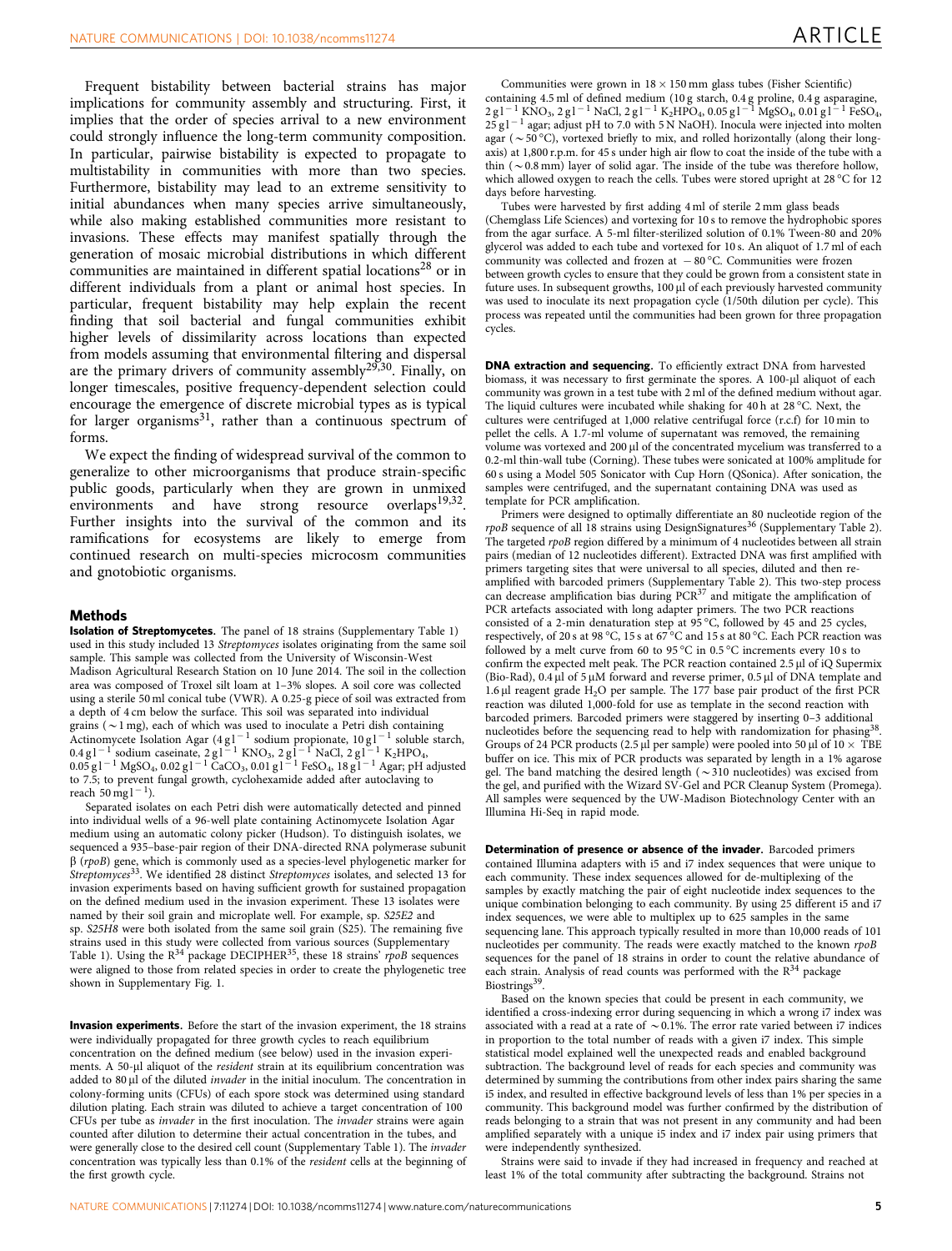appearing above the background level were considered below the detection limit and marked as non-invasions. In two of the communities, the invaders appeared only slightly above the background read level and were marked as defective and not considered in the analyses. Other cases of defective communities were due to experimental failure.

We further assessed a subset of eight bistable strain pairs using quantitative PCR (Supplementary Table 3), which has a larger dynamic range than highthroughput sequencing. Primers were designed that were specific to each strain using the R<sup>[34](#page-6-0)</sup> package DECIPHER<sup>[40](#page-6-0)</sup> (Supplementary Table 2). The resident and invader were targeted for amplification in two separate PCR reactions for each community, corresponding to 32 different reactions in total. The reaction conditions were identical to those described above, except that we used tenfold larger reactions (50  $\mu$ l total). In 45 PCR cycles, we observed early amplification of all 16 residents (Supplementary Table 3), followed by delayed amplification with primers targeting the invader. Using melt curves, gel runs and Sanger sequencing, we were able to confirm that all invader amplifications were standard PCR artefacts attributable to the high number of PCR cycles and large reaction size. Therefore, in all eight bistable pairs, we were unable to detect the presence of either invader after three growth cycles.

Inhibition experiments. To quantify inhibition, we used a standard crossstreaking test on a Petri dish (Supplementary Fig. 6). First, all strains were grown at high density and allowed to sporulate on defined medium (see above). We used a flat rectangular  $(8 \times 81$  mm) aluminum pinning tool to transfer spores from a majority strain to the centre of a new plate with a thin layer of defined medium (5 ml per 88 mm diameter Petri dish). A cross-streak of a minority strain was plated perpendicular to the majority strain using a 60-mm microscope coverslip with a thickness of  $\sim$  0.15 mm (VWR). Five *minority* strains, separated by 1 cm, were plated in parallel across the same majority strain on a single plate. The strains were allowed to grow for 12 days at 28  $^{\circ}$ C, and imaged periodically with a flatbed scanner. We used an in-house  $R^{34}$  $R^{34}$  $R^{34}$  script to quantify the distance between the majority strain and where the minority strain had sporulated in the obtained images. The majority strain was defined as inhibiting the minority strain if it prevented sporulation within a distance of 1 mm or greater.

Measurement of growth rate and yield. To measure growth rate, strains were grown on a thin layer of defined medium (see above) for 43 h and imaged under a microscope. The surface area of three to seven separated colonies was determined with ImageJ<sup>41</sup>, averaged and scaled to units of  $mn^2$  for plotting in Supplementary Fig. 5. To measure yield, each strain was grown alone for three sequential growth cycles as in the invasion experiments described above. The final concentration in CFU per µl at the end of all three growth cycles was determined by standard tenfold dilution plating and counting.

Hubs of bistability. Bistability occurs when strain  $i$  does not invade  $j$  and  $j$  does not invade i, corresponding to non-invasions on opposite sides of the diagonal in the invasion matrix. The strains can be sorted by their number of bistable interactions, ranging from 0 (strain #1) to 14 (strain #2). We compared the number of bistable pairings per strain to that of a random invasion network with the same total number of each type of pairwise link. To determine the statistical significance of the observed hubs, we calculated the fraction of random networks for which the sum of bistabilities associated with the top three strains was greater than or equal to that of the three most bistable strains in the measured invasion network.

Analysis of triplet motifs in the invasion network. There are 16 distinct triplet motifs possible when allowing for bistability (0 invasions), hierarchy (1 invasion) and coexistence (2 invasions). To assess the statistical significance of the different triplet motifs in the invasion network, we compared their frequency with those expected for random networks with the same number of pairwise links (0, 1 or 2 invasions; Supplementary Fig. 3).

Determination of the invasion network hierarchy. A simple scoring model was constructed to assess a given ranking of strains based on the invasion matrix, as described in the Results. This model was based on a previous study of assigning hierarchy to directed networks<sup>[42](#page-6-0)</sup>. The optimal ranking of strains was determined using the R<sup>[34](#page-6-0)</sup> package rgenoud<sup>[43](#page-6-0)</sup> for integer genetic optimization. We repeated the optimization procedure 1,000 times from different initial rankings, and the highest scoring network was found in 70% of cases.

To determine the hierarchy without the effects of inhibition, we excluded pairs having inhibition in either direction when calculating the optimality score and then repeated the optimization procedure described above. In this case, as there were multiple networks with the same score, we averaged the hierarchy levels across all unique rankings (Supplementary Table 1).

Calculation of correlations between inhibition and invasion. To test whether residents that inhibit invaders are less likely to be invaded, we constructed a  $2 \times 2$  contingency table by noting for each pair of species, A and B, whether

A inhibits B or not, and whether B invades A or not. We computed the ratio of invasions to non-invasions for the cases with and without inhibition. We then took the ratio of the two ratios as a measure of relative enrichment for invasion in cases with inhibition. To calculate the statistical significance of the association between inhibition and invasion, we compared the observed enrichment to that expected for random inhibition networks. During randomization of the inhibition matrix, the number of each type of pairwise link (0, 1 or 2 inhibitions) was kept constant. Similarly, to test whether an invader inhibiting a resident is more likely to invade, we constructed a  $2 \times 2$  contingency table by noting for each pair of species, A and B, whether A inhibits B or not, and whether A invades B or not.

Controlling for downward pointing tendency of inhibitions. To determine whether inhibitions play a role in invasions independently of (or in addition to) the downward bias, we repeated the above analysis focusing only on pairs for which  $3 \ge h_A - h_B > 0$ , where  $h_A$  and  $h_B$  are the hierarchical levels of strains A and B in the invasion network. This controls for the fact that the ratio of pairs with  $h_A \leq h_B$  and  $h_A > h_B$  is very different for cases with and without inhibition, which might have led to spurious correlations between inhibition and invasion (that is, Simpson's paradox). Inhibitory interactions were randomly permuted only within the pairs considered, while preserving the number of inhibitions pointing up or down the hierarchy. Unfortunately, this approach could not be used to confirm with high statistical confidence that inhibition helps to resist invasion independently of the downward bias, because there are very few invasions or inhibitions against the hierarchy (Supplementary Fig. 7b). Nevertheless, invasions against the hierarchy were less frequent when the invaders were inhibited  $(P = 0.07)$ .

Analysis of inhibition's role in bistability. Bistability was observed in 51% of pairs having an inhibitory interaction and in 34% of pairs without an inhibitory interaction. To test whether bistable pairings were enriched in cases with inhibition, we randomized the inhibition matrix while maintaining the number of each type of pairwise link (0, 1 or 2 inhibitions). In 2.8% of random inhibition networks, the enrichment for bistability in pairs with inhibition relative to pairs without inhibition was more than the observed value, corresponding to the P-value reported in the Results.

Proving requirement of pairwise bistability for coexistence. We will show that coexistence through the interplay between antibiotic production and degradation requires at least one bistable pair in the 'Mixed Inhibition-Zone Model' introduced in [ref. 10](#page-6-0) for the case where antibiotic producers do not derive immediate benefit from inhibiting neighbours.

Coexistence requires the fastest growing species to be inhibited by another community member. If this were not the case, it would have the highest fitness for any combination of species abundances, and therefore will unconditionally outcompete all other species. Let species 1 be the species with the highest growth rate and species 2 be the species that inhibits it most strongly. We will show that if species 1 and 2 are a part of a coexisting community, then they are in a bistable relationship.

To calculate the invasibility relationships between species 1 and 2, we set the abundances of all other species to zero and obtain the following equations for the dynamics (in accordance with the notation used in [ref. 10\)](#page-6-0):

$$
f_1 = g_1 e^{-X_2 K_{p_2}}
$$

$$
f_2 = g_2 e^{-X_1 K_{p_1}}
$$

$$
X_i(t+1) = \frac{X_i(t) f_i(t)}{\sum X_j(t) f_j(t)}
$$

j

where  $\{X_i\}$  are the relative species abundances,  $\{g_i\}$  are the growth rates,  $\{f_i\}$  are the fitness values for given species abundances,  $K_{P1} \ge 0$  and  $K_{P2} > 0$  are the areas of inhibition caused by species 1 and 2.

To determine if species *i* can invade species *j*, we set  $X_i \rightarrow 0$  and  $X_j \rightarrow 1$ . The conditions for bistability (mutual non-invasion) of 1 and 2 are therefore:  $g_2e^{-K_{p_1}} < g_1$  and  $g_1e^{-K_{p_2}} < g_2$ .

The first condition is satisfied by construction because  $g_2 < g_1$ . Therefore, species 1 and 2 are not bistable if  $g_1e^{-Kp_2} > g_2$ .

The minimum fitness of species 1 over all possible abundances  $\{X_i\}$  of the coexisting species is min  $f_1 = g_1 e^{-K_{P2}}$  because by construction species 2 is the species that inhibits species 1 the strongest. At the same time, the maximum fitness of species 2 over all possible abundances  $\{X_i\}$  of the coexisting species is max  $f_2 = g_2$ . Therefore, lack of bistability between species 1 and 2 implies min  $f_1 > max$  $f_2$ , which means that species 1 is unconditionally outcompeting species 2 in contradiction to our assumption that the species are part of a coexisting community.

Therefore, every coexisting community has at least one bistable pair. The proof does not depend on the exact functional form of antibiotic inhibition.